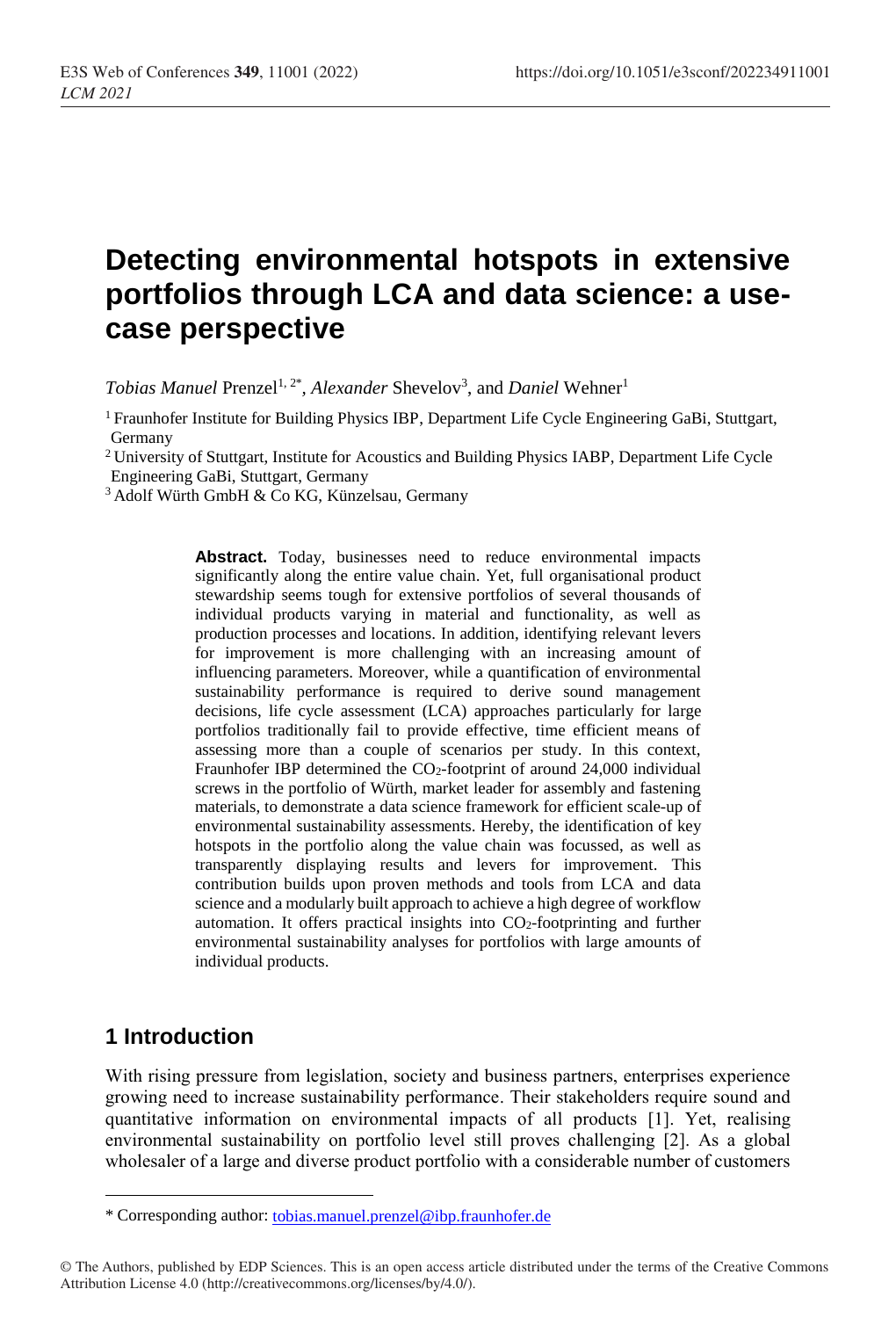from various industries and service branches, Würth is facing a similar situation. Efficiently managing and measuring environmental and social aspects of each product along the entire value chain and displaying results in a transparent way is required. In order to comply with this demand and contribute more significantly to the protection of livelihoods of present and future generations, Würth has set the goal to integrate the principles of sustainability and circular economy more intensively in their key strategy and core business operations [3]. Hereby, one decisive factor is continuous transformation of the entire product portfolio towards more eco-friendly products with decreased contribution to climate change. While environmental sustainability is a key to product portfolio development also in other industries [2], the specific focus at Würth is data quality and completeness as well as the calculation of performance indicators to find key hotspots along the value chain and point out levers for improvement.

The method of choice for insights into environmental sustainability is life cycle assessment (LCA) according to the international standard series ISO 14040f. Often, LCA studies focus on singled out products or processes with the intention to gain insights that are transferrable to other portfolio elements. However, this is prone to error. Consequently, Wehner et al. [1] proposed to start with the identification of hotspots at portfolio level instead to avoid three key risks: (1) attribution of large initial effort to gain limited insights on only one product, (2) randomly selecting a product to start with that is irrelevant on portfolio level and (3) the use of specific approaches and tools that are not transferable.

Besides, widely deployed methods and tools to conduct LCA studies often rely on manual data collection and processing devoted to one specific goal, which is laborious and inflexible for both LCA experts and data-owners [1]. In addition, although advantageous for informed decision-making, complete system knowledge over a portfolio requires large efforts [2] and LCA experts can become bottlenecks in widespread consulting constellations [4]. Even in digitised manufacturing environments with data accessible in high volume, variety, and velocity, traditional calculation of sustainability metrics is facing major limitations [5]. Overall, the effort for traditional LCA approaches in terms of time and cost is too high for economic portfolio analyses. With this in mind, promising capabilities of tools and methods from data science in environmental sustainability analysis have already been demonstrated [5, 6, 7].

In a multi-purpose portfolio LCA, one of the key elements is handling data in a welldefined, structured manner. Building on international LCA standards, the cross industry standard for data management (CRISP-DM), and the data science life cycle (DSLC), Wehner et al. therefore recently proposed the sustainability data science life cycle (S-DSLC) for operationalizing data science enhanced product stewardship [8]. This concept offers great potential for an overview over a portfolio's sustainability performance and insights into drivers of environmental impacts with a focus on continued usability to drive sustainable business impact. However, the S-DSLC so far has only been demonstrated with artificially generated data. This paper looks into the adaptation, implementation, and evaluation of the S-DSLC on a business use-case with several stakeholders and shares key learnings for an extensive product portfolio LCA.

### **2 Case study**

#### **2.1 Goal and Scope**

The goal of the conducted project is the practical application of the S-DSLC framework to enable an environmental hotspot analysis regarding selected elements in the Würth product portfolio. Hereby, the focus is set on the determination of  $CO_2$ -footprints (EF3.0 contribution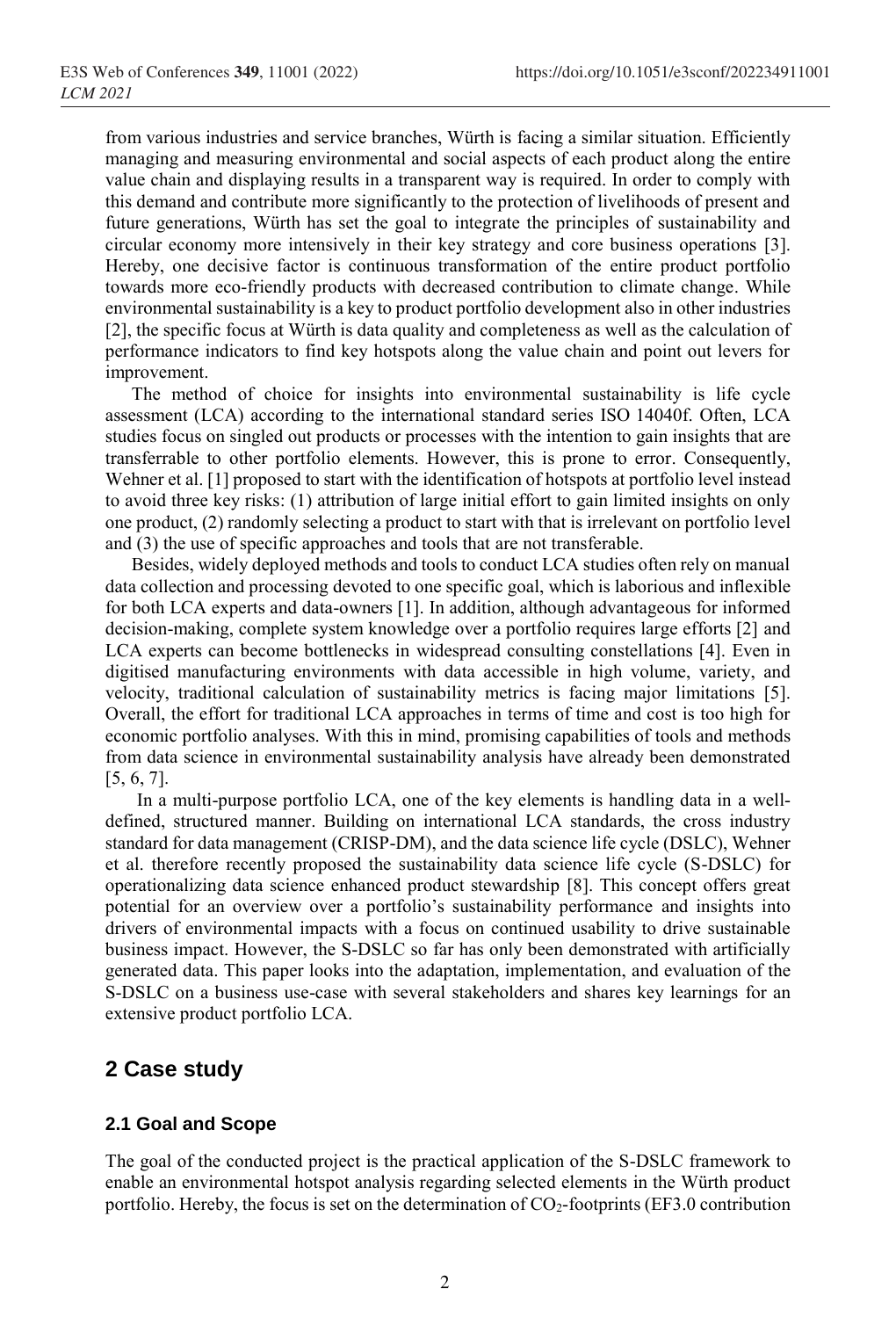to climate change in kg  $CO<sub>2</sub>$  eq) for cradle-to-gate production. While there may be trade-offs when optimising only one specific key performance indicator (KPI) for portfolio-level supply chains [9], the selected environmental impact serves to validate the S-DSLC framework in practise before applying it for other KPIs, i.e. further LCA impact categories. Equally, the selection of a specific part of the product portfolio at Würth enables testing the concept. Therefore, screws following three international norms and their German equivalents function as pilot products due to their high relevance for Würth: hexagon head bolts (ISO 4014 / DIN 931), hexagon head bolts with thread up to head (ISO 4017 / DIN 933), and hexagon socket head cap screw (ISO 4762 / DIN 912). In total, the selected portfolio elements include 34,617 screws.

There are a number of different production processes allocated to ten different production routes at 31 different production facilities, including four different material groups. The most relevant material is steel of different qualities, with aluminium, brass, and polyamide making up minor shares of the selected portfolio. Regarding size and shape of the products, variation ranges from one to 500 mm length and M2 to M39 thread diameter. Processing for all metal screws generally consists of the manufacturing of coils, cutting, forming the screw head, producing the thread, and final surface treatment, as well as several intermediate cleaning and preparation steps. Polymer screw production is based on injection moulding. Particularly for the metal screws, there are several different techniques for some processing steps, such as cold forming and hot forming that need to be considered.

#### **2.2 Applied approach**

For evaluating the described portfolio, the S-DSLC framework introduced by Wehner et al. [8] is first prepared in order to transfer it to practical use cases. Hereby, the adaptation particularly reflects cooperation between different roles formerly not represented in the S-DSLC framework. The roles considered for the adaptation are environmental sustainability experts responsible for generating LCA insights, as well as clients providing product data and deploying findings into business practise.

Second, workflows and data pipelines are set up for the automated calculation of LCA results on portfolio level in line with the modified S-DSLC framework. Readily available ERP data serve as input that includes products and their specifications as well as annual sales data. Relying on ERP data "as is" avoids complex manual data preparation, since all steps would be required for each data or modelling update in the future (e.g. additional products, new LCA background datasets, etc.). To be able to reflect product individuality accordingly, LCA data arecalculated for each specific product. Hereby, the selected data science enhanced LCA approach shows similarities to the concept for a "fast product carbon footprinting methodology" proposed by Meinrenken et al. [9]. Yet, dedicated LCA models are used instead of emission factor estimation to increase modelling accuracy for the automated determination of CO<sub>2</sub>-footprints per product. These dedicated LCA models are prepared in standard LCA software for frequently recurring production operations for screws ("modules") and subsequently processed in KNIME Analytics Platform.

Lastly, the S-DSLC and the automated workflows are tested and validated on the described Würth portfolio. In doing so, the interpretation of ERP data relies on supportive documentation regarding company-internal abbreviations, product hierarchies, and material codes. This, in combination with product-specific standards, as well as some unstructured data from product owners form the product-related data. Information on manufacturing processes in different formats and LCA background data for materials, energy supply, and transportation complete the input data. Whenever necessary, generic database processes substitute primary data, e.g. when no supplier data are available. A modular approach allows swapping these easily later on, if required. Additionally, different implemented scenarios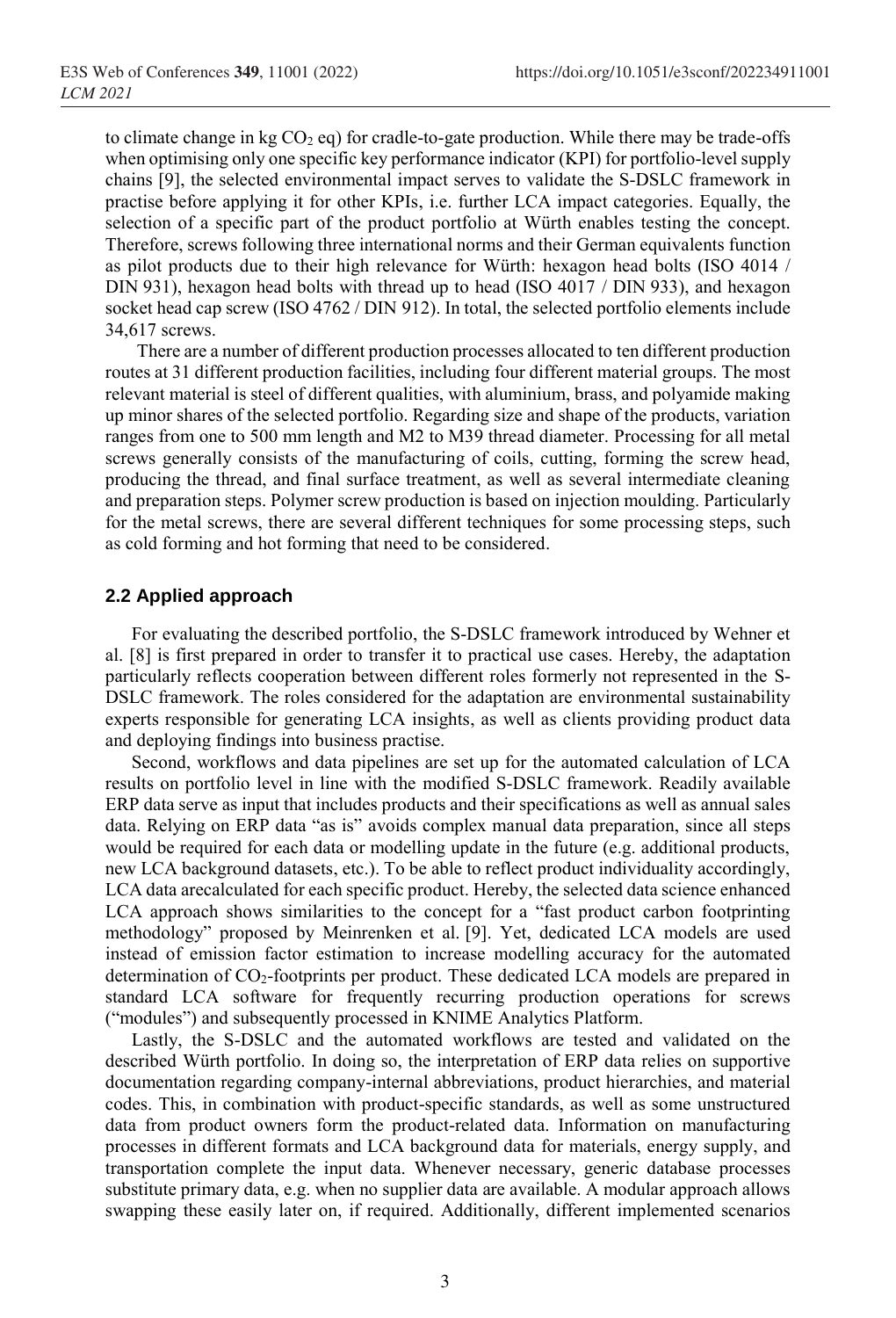facilitate geographical, supplier-specific, and material-specific comparisons. A comprehensible, business-user oriented presentation of results finally extracts insights from the large number of individual results calculated and helps drawing meaningful conclusions.

# **3 Results**

The conducted project proved a concept for automation of LCA modelling suitable for extensive product portfolios. For the transfer of the S-DSLC to the described use case modifications to the theoretical concept play a key role. The adapted S-DSLC depicted in Fig. 1 reflects the cooperation between LCA experts for creation on the one side, and business users for deployment on the other. This accounts for different roles and responsibilities of both and is typical for a large number of companies making use of external knowhow for environmental sustainability assessments. Würth acts as the data owner and supplies input on portfolio, products, and production. Fraunhofer IBP then works on the creation of data science enhanced LCA. In doing so, Fraunhofer IBP provides background data and knowhow to calculate environmental impacts from obtained inputs. Lastly, Würth is responsible for deploying the insights into business practice.



**Figure 1.** S-DSLC according to Wehner et al [8] adapted for the realised cooperation between LCA experts and business users to conduct large-scale portfolio analyses.

The environmental sustainability assessment for the portfolio conducted at Fraunhofer IBP (cf. "creation") features elements well known to LCA practitioners. First, a comprehensive product list results from several iterative data preparation and processing steps (pull ERP data, merge, clean, and process). This list contains every single product with an unequivocal identifier as well as all relevant product specifications required for modelling. Second, modules representing parts of the production route result from different data sources. They depict a very fundamental LCA concept in the approach: they break down the entire value chain into aggregated processes and their environmental sustainability metrics, which can be combined for modelling complex production routes after scaling according to product specifications.

A dedicated mapping algorithm that unequivocally determines the production route of a portfolio element from its specifications addresses the large number of combinatory possibilities of production routes, facilities, and material groups. The algorithm is designed as a decision tree, returning a list of modules assigned to each portfolio element. The implementation of the modified S-DSLC also features an automated workflow for scaling and adding the environmental impacts for these modules to yield product specific sustainability metrics. Hereby, scaling is based on product specifications such as material, mass, surface area, etc. Both mapping algorithm and workflow significantly facilitate automation, as manual attribution and scaling of unit processes to a specific product is no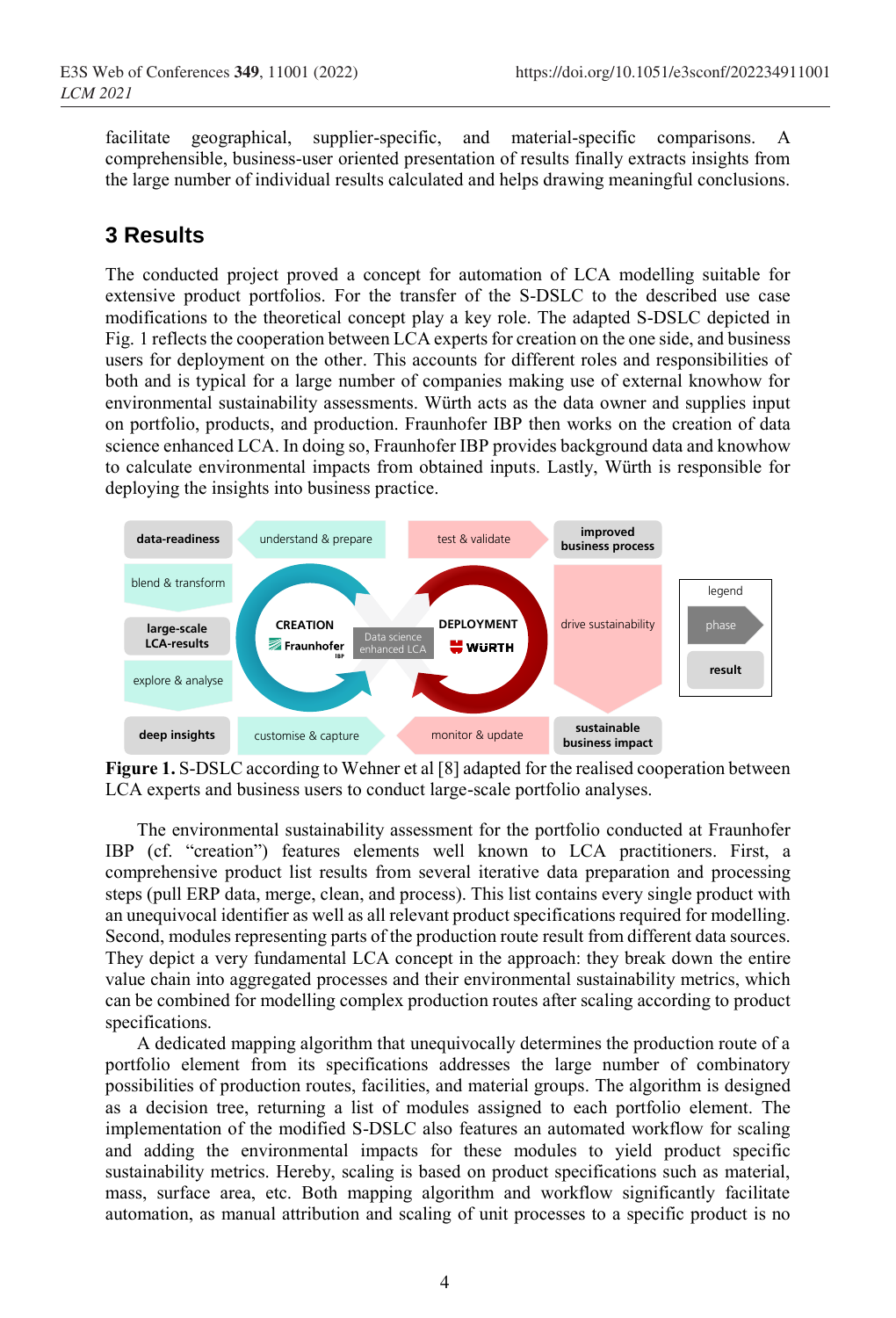longer required. Fig. 2 gives an overview over the standard LCA elements (product list, modules) and approaches from data science (mapping algorithm, automated workflow) used for conducting large-scale portfolio LCAs "with one click".



**Figure 2.** Overview of the modular and scalable approach building on elements from LCA and data science for the automated calculation of large-scale portfolio metrics on environmental sustainability.

After adapting the S-DSLC framework and setting up the described workflows and modules for the considered materials and processing steps (c.f. section 2.1), the calculation of environmental sustainability metrics only requires "one click" and produces results instantly. In the scope of the project, the conducted assessment yielded roughly 24.000 individually calculated  $CO_2$ -footprints (EF3.0 climate change in kg  $CO_2$  eq.) for distinct portfolio elements. Already a small deviation in specifications sometimes determines a completely different set of required modules, resulting in significantly different environmental impacts for the product. Additionally, different implemented scenarios facilitate geographical, supplier-specific, and material-specific comparisons. A short report features insights from an exploratory analysis of the calculated CO<sub>2</sub>-footprints, such as key drivers in production and scenario comparison. Fig. 3 depicts exemplary result illustrations. The project outcomes also include a list of all calculated  $CO<sub>2</sub>$ -footprints with an indicator of data confidence for each product and production module depending on underlying modelling data.



**Figure 3.** Exemplary results in the short report derived from an exploratory analysis of the calculated  $CO_2$ -footprint results for roughly 24,000 specific products.

Additionally, the study helps to identify relevant data gaps for environmental sustainability modelling of the portfolio, which forms an important project goal at Würth. Due to missing values for the necessary product specifications, the algorithm cannot process some products. A shortlist of all mandatory product specifications missing in the current data set and suitable mitigation strategies is currently used to review products in question and helps increasing data quality within the ERP system.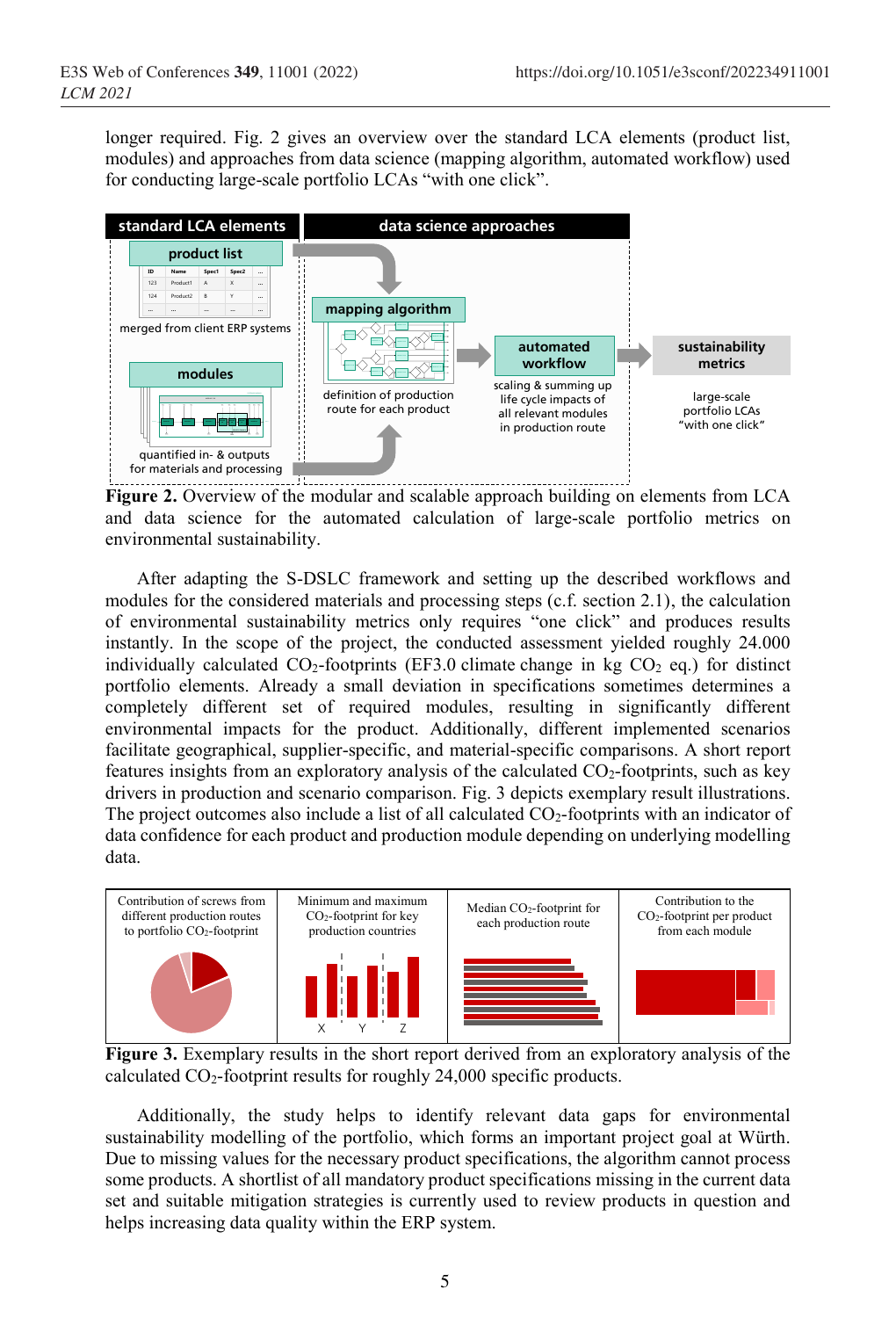## **4 Conclusion**

This contribution demonstrated the practical application of the sustainability data science life cycle (S-DSLC) for the evaluation of an extensive product portfolio of roughly 24,000 individual screws varying in a wide set of different parameters. The presented S-DSCL application offers a novel approach that can be integrated into existing LCA practise, without introducing yet another software solution or tool. The integration of readily available ERP data on products and their specifications with data on production processes yielded a quick and cost-effective LCA screening, initially limited to the  $CO<sub>2</sub>$ -footprint (EF3.0 climate change in kg  $CO<sub>2</sub>$  eq). In the future, other impact categories can be evaluated analogously, following the applied approach. The created results, as for any conventional LCA, can feed into dashboards, BI tool, reports, presentations etc. and ultimately provide insights regarding hotspots on portfolio and product level, data gaps, and strategies to proceed. In contrast to standard LCA procedure, automated workflows mostly eliminate the need for manual data processing steps and allow significant increase of scale and efficiency at which portfolio LCAs can be conducted. Moreover, the modular concept ensures simple updateability of portfolio elements, manufacturing steps, and LCA background data individually. Lastly, easy transferability to other product systems, portfolios, and industries is expected due to reusable workflows and data pipelines. To this end, further applications are trialled at Fraunhofer IBP.

At Würth, obtained insights help to gain better understanding of the company's environmental footprint and simultaneously enable easier identification and analysis of environmental weak points. Based on the conducted portfolio LCA, future data collection will play a crucial role in order to identify optimisation potentials. This will serve as a starting point for improvement and strategic decisions that lead to cost and risk reduction in business practise. Furthermore, the data analysis improves quantity and quality of the sustainabilityrelevant product database at Würth. In addition, it constitutes a data management framework for further evaluations. With this in mind, Würth is able to become more transparent and reliable in internal and external communication through data provision, particularly with regard to fulfilling environmental sustainability requirements of customers and government.

The presented results were obtained by Fraunhofer IBP for Adolf Würth GmbH & Co. KG. In particular, the authors would like to acknowledge the work and dedication from all project participants.

### **References**

- 1. D. Wehner et al.: *Rethinking LCA und Product Stewardship in Industrieunternehmen*, Abteilung Ganzheitliche Bilanzierung des Fraunhofer-Instituts für Bauphysik IBP, Stuttgart (2021)
- 2. C. Villamil and S. Hallstedt: *Sustainability integration in product portfolio for sustainable development: Findings from the industry*. Bus Strat Env **30**. pp 388-403. [DOI: 10.1002/bse.2627](https://doi.org/10.1002/bse.2627) (2021)
- 3. Adolf Würth GmbH & Co. KG: *#HelloCircle. Nachhaltigkeitsbericht 2018/2019*. [https://www.wuerth.de/web/media/downloads/pdf/nachhaltigkeit/wuerth\\_nachhaltigkei](https://www.wuerth.de/web/media/downloads/pdf/nachhaltigkeit/wuerth_nachhaltigkeitsbericht_2019.pdf) [tsbericht\\_2019.pdf,](https://www.wuerth.de/web/media/downloads/pdf/nachhaltigkeit/wuerth_nachhaltigkeitsbericht_2019.pdf) accessed 18.10.2021 (2020)
- 4. N. Otte et al.: *Decentralized LCA in innovation and reporting processes of a large enterprise*. The 10th Int. Conf. on Life Cycle Management, virtual. 08.09.2021. (2021)
- 5. D. Wehner et al.: *Towards industry 4.0 ready advanced sustainability analytics*. Chapter 30. In: Challenges for Technology Innovation: An Agenda for the Future. Proceedings of the International Conference on Sustainable Smart Manufacturing (S2M 2016), 20-22 October 2016, Lisbon, Portugal (2017)